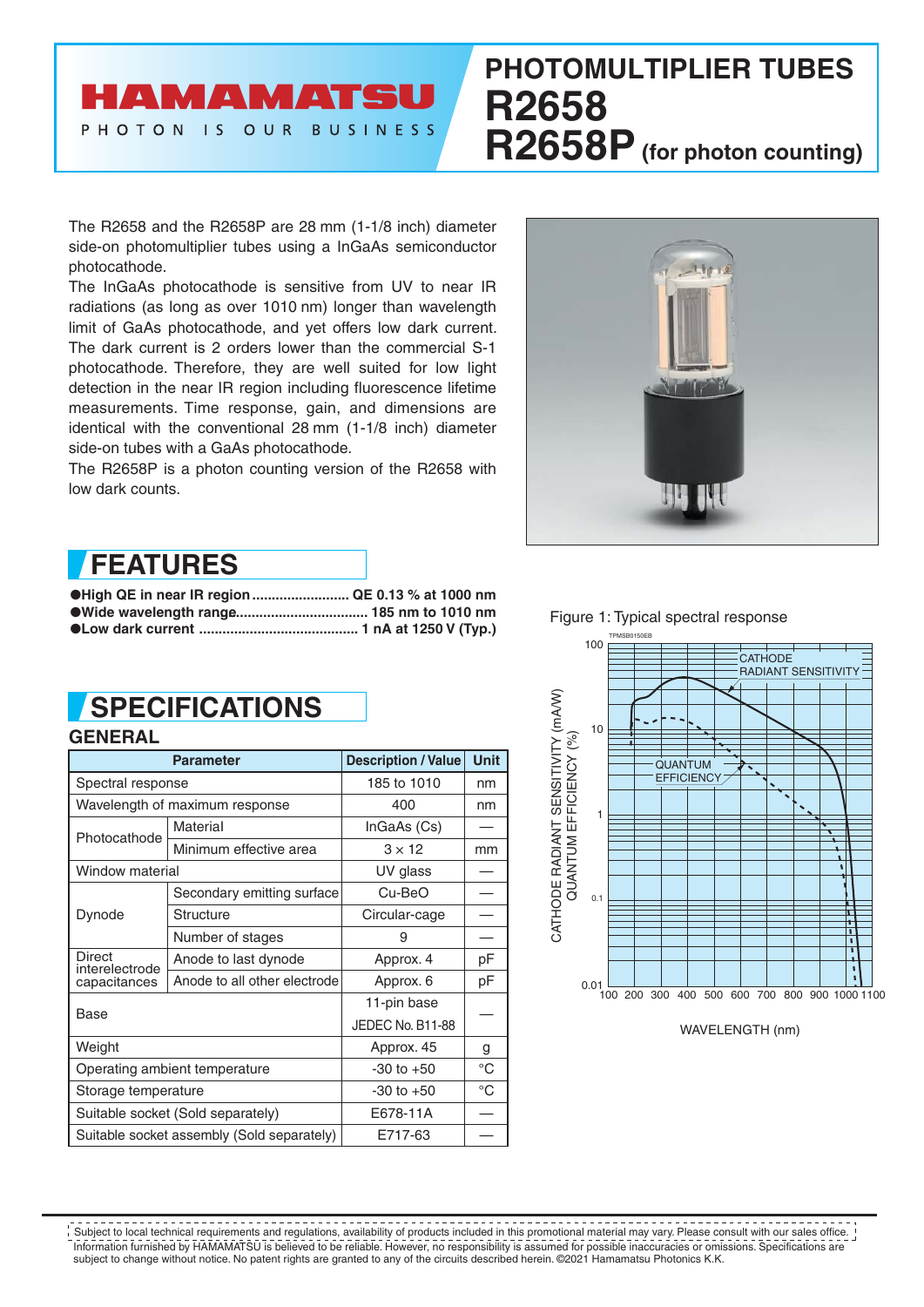### **MAXIMUM RATINGS (Absolute maximum values)**

|                                      | <b>Value</b>                  | Unit |  |
|--------------------------------------|-------------------------------|------|--|
| Supply Voltage                       | Between anode and cathode     | 1500 |  |
|                                      | Between anode and last dynode | 250  |  |
| Average anode current $\circledcirc$ |                               | uА   |  |

### **CHARACTERISTICS (at 25 °C)**

|                                           | <b>Parameter</b>                 |                                    | Min. | Typ.                  | Max. | <b>Unit</b> |
|-------------------------------------------|----------------------------------|------------------------------------|------|-----------------------|------|-------------|
|                                           | Quantum                          | at 330 nm                          |      | 14                    |      | $\%$        |
|                                           | efficiency                       | at 1000 nm                         | 0.02 | 0.13                  |      | $\%$        |
|                                           | Luminous <sup>®</sup>            |                                    | 50   | 100                   |      | µA/lm       |
|                                           |                                  | at 194 nm                          |      | 20                    |      | mA/W        |
| Cathode                                   |                                  | at 254 nm                          |      | 23                    |      | mA/W        |
| sensitivity                               | Radiant                          | at 400 nm                          |      | 40                    |      | mA/W        |
|                                           |                                  | at 633 nm                          |      | 19                    |      | mA/W        |
|                                           |                                  | at 852 nm                          |      | 7.6                   |      | mA/W        |
|                                           |                                  | at 1000 nm                         | 0.16 | 1                     |      | mA/W        |
|                                           | Red / White ratio ©              |                                    | 0.25 | 0.4                   |      |             |
| Anode<br>sensitivity                      | Luminous <sup><sup>®</sup></sup> |                                    | 5    | 16                    |      | A/m         |
|                                           | Radiant                          | at 194 nm                          |      | $3.2 \times 10^{3}$   |      | A/W         |
|                                           |                                  | at 254 nm                          |      | $3.7 \times 10^{3}$   |      | A/W         |
|                                           |                                  | at 400 nm                          |      | $6.4 \times 10^{3}$   |      | A/W         |
|                                           |                                  | at 633 nm                          |      | $3.0 \times 10^{3}$   |      | A/W         |
|                                           |                                  | at 852 nm                          |      | $1.2 \times 10^{3}$   |      | A/W         |
|                                           |                                  | at 1000 nm                         |      | $1.6 \times 10^{2}$   |      | A/W         |
| Gain <sup><sup>®</sup></sup>              |                                  |                                    |      | $1.6 \times 10^{5}$   |      |             |
| Anode dark current <sup>®</sup>           |                                  |                                    |      | 1                     | 10   | nA          |
| Anode dark count (for the R2658P) $\odot$ |                                  | 50                                 | 300  | $S-1$                 |      |             |
| ENI (Equivalent noise input) <sup>©</sup> |                                  |                                    |      | $1.1 \times 10^{-15}$ |      | W           |
| Time                                      |                                  | Anode pulse rise time <sup>®</sup> |      | 2.0                   |      | ns          |
| response <sup><sup>®</sup></sup>          |                                  | Electron transit time $\mathbb O$  |      | 20                    |      | ns          |
| Anode current                             | <b>Current hysteresis</b>        |                                    |      | 2                     |      | $\%$        |
| stability $\&$                            | Voltage hysteresis               |                                    |      | 2                     |      | $\%$        |

#### **Table 1: Voltage distribution ratio**

| Electrodes         |  |  | Dy3   Dy4   Dy5   Dy6   Dy7 |  |  |  |  | 2v8   Dv9 |  |
|--------------------|--|--|-----------------------------|--|--|--|--|-----------|--|
| Distribution ratio |  |  |                             |  |  |  |  |           |  |

Supply voltage= 1250 V K: Cathode, Dy: Dynode, P: Anode

#### **NOTES**

- A: Averaged over any interval of 30 seconds maximum.
- B: The light source is a tungsten filament lamp operated at a distribution temperature of 2856 K. Supply voltage is 100 volts between the cathode and all other electrodes connected together as anode.
- C: Red / white ratio is the quotient of the cathode current measured using a red filter interposed between the light source and the tube by the cathode current measured with the filter removed under the same condition as Note ®.
- $(D)$ : Measured with the same light source as Note  $(B)$  and with the voltage distribution ratio shown in Table 1 below.
- E: Measured with the same supply voltage and the voltage distribution ratio as Note (D) after 30 minute storage in the darkness.
- $E$ : Measured at the voltage producing the gain of 1  $\times$  10<sup>6</sup> and the voltage distribution ratio shown in table 1 below.

The photocathode is cooled at -20 °C.

G: ENI is an indication of the photo-limited signal-tonoise ratio. It refers to the amount of light in watts to produce a signal-to-noise ratio of unity in the output of a photomultiplier tube.

$$
ENI = \frac{\sqrt{2q \cdot \text{Idb} \cdot G \cdot \Delta f}}{S}
$$

- where  $q =$  Electronic charge (1.60  $\times$  10<sup>-19</sup> coulomb) ldb = Anode dark current (after 30 minute
	- storage) in amperes
	- $G =$ Gain
	- $\Delta f$  = Bandwidth of the system in hertz. 1 hertz is used.
	- S = Anode radiant sensitivity in amperes per watt at the wavelength of peak response.
- $H$ : The rise time is the time for the output pulse to rise from 10 % to 90 % of the peak amplitude when the entire photocathode is illuminated by a delta function light pulse.
- J: The electron transit time is the interval between the arrival of delta function light pulse at the entrance window of the tube and the time when the anode output reaches the peak amplitude. In measurement, the whole photocathode is illuminated.
- $R$ : Hysteresis is temporary instability in anode current after light and voltage are applied.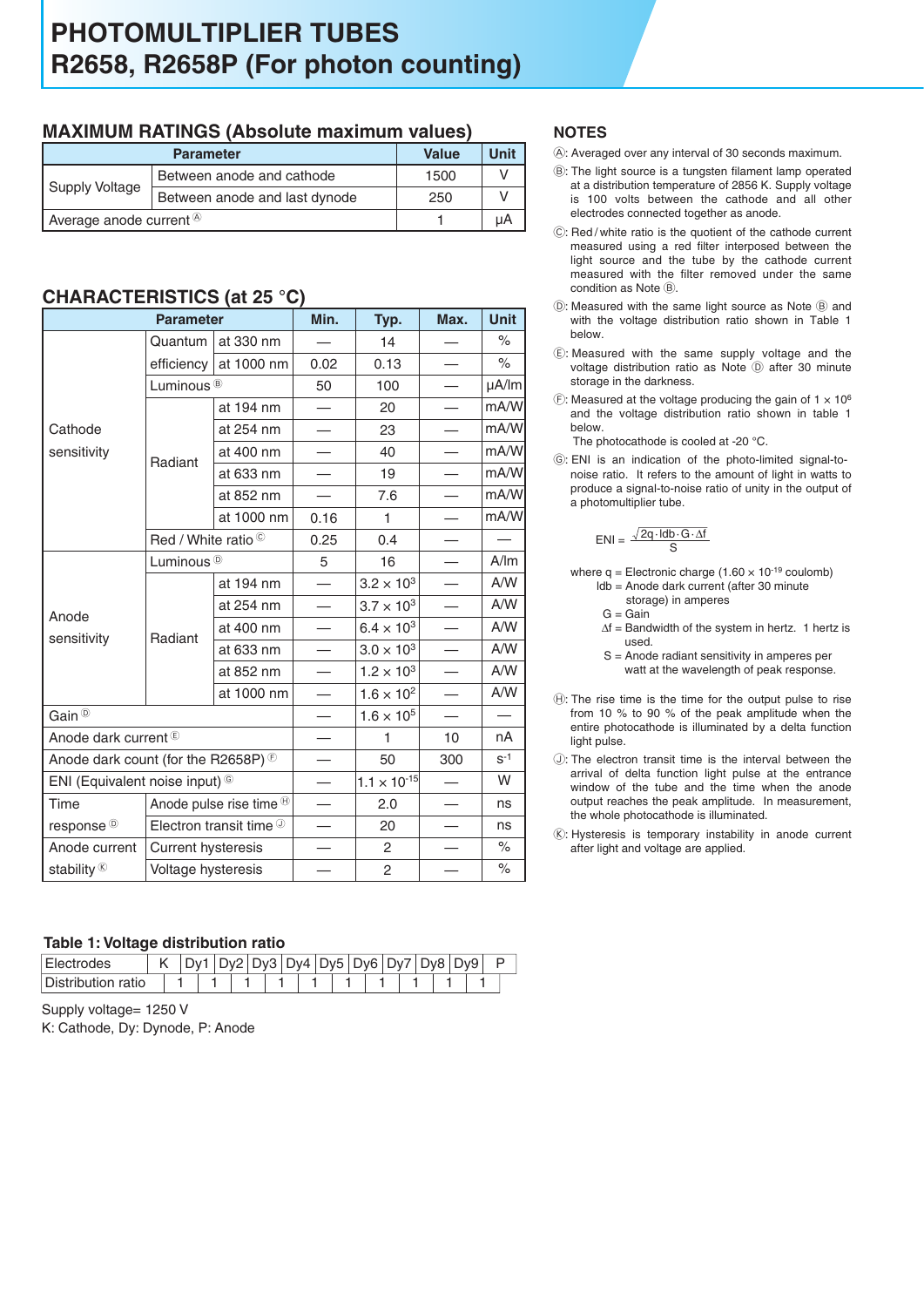



Figure 2: Anode luminous sensitivity and gain characteristics

Figure 4: Temperature coefficient



WAVELENGTH (nm)

Figure 3: Typical time response



Figure 5: Typical temperature characteristic of dark current and dark count (R2658P)



TEMPERATURE (°C)